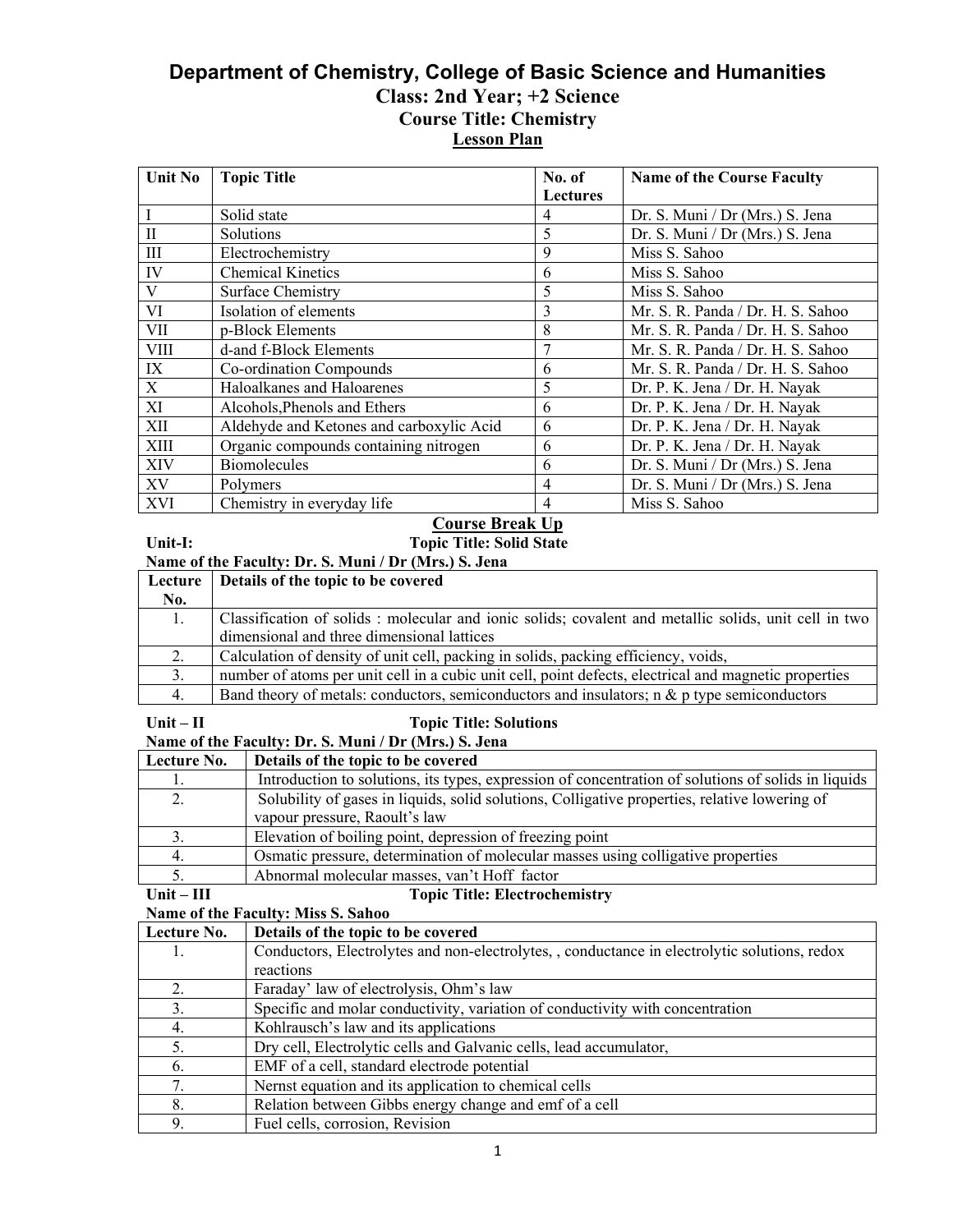| Name of the Faculty: Miss S. Sahoo |                                                                                      |  |  |
|------------------------------------|--------------------------------------------------------------------------------------|--|--|
| Lecture No.                        | Details of the topic to be covered                                                   |  |  |
|                                    | Introduction to chemical kinetics, rate of a reaction (Average and instantaneous)    |  |  |
|                                    | Factors affecting rate of reaction, concentration, temperature                       |  |  |
|                                    | Catalyst, order and molecularity of a reaction                                       |  |  |
|                                    | Rate law and Specific rate constant                                                  |  |  |
|                                    | Integrated rate equations and half life (only for zero and first order reactions)    |  |  |
| $\mathbf{b}$ .                     | Concept of collision theory (elementary idea), Activation energy, Arrhenius equation |  |  |

# **Unit – IV Topic Title: Chemical Kinetics**

### Unit – V Topic Title: Surface Chemistry

| Name of the Faculty: Miss S. Sahoo |                                                                                                                                |  |
|------------------------------------|--------------------------------------------------------------------------------------------------------------------------------|--|
| Lecture No.                        | Details of the topic to be covered                                                                                             |  |
|                                    | Adsorption – physiosorption and chemisorption                                                                                  |  |
|                                    | Factors affecting adsorption of gases on solids, catalysts, homogenous and heterogeneous<br>activity and selectivity           |  |
|                                    | Enzyme catalysts, colloidal state, distinction between true solutions, colloids and suspension;                                |  |
| 4.                                 | Lyophilic, lyophobic multi-molecular and macromolecular colloids, properties of colloids;<br>Tyndall effect, Brownian movement |  |
|                                    | Electrophoresis, coagulation, emulsion - types of emulsions                                                                    |  |

### **Unit-VI Topic Title: General Principles and Processes of Isolation of Elements Name of the Faculty: Mr. S. R. Panda / Dr. H. S. Sahoo**

| Lecture No. | Details of the topic to be covered                                                              |
|-------------|-------------------------------------------------------------------------------------------------|
|             | Principles and methods of extraction - concentration, oxidation, reduction                      |
|             | Principles and methods of extraction - electrolytic method $\&$ refining; occurrence of Al, Cu, |
|             | Zn & Fe                                                                                         |
|             | Extraction of aluminium, copper, zinc and iron                                                  |

# Unit-VII Topic Title: p - Block Elements

**Name of the Faculty: : Mr. S. R. Panda / Dr. H. S. Sahoo** 

| Lecture No. | Topics to be taught                                                                                                      |
|-------------|--------------------------------------------------------------------------------------------------------------------------|
| 1.          | Electronic configuration, occurrence, oxidation states, trends inphysical and chemical                                   |
|             | properties                                                                                                               |
| 2.          | $N_2$ : preparation properties & uses; compounds of nitrogen, preparation and properties of                              |
|             | ammonia and nitric acid, oxides of nitrogen (structure only);                                                            |
| 3.          | Phosphorus – allotropicforms, compounds of phosphorus: preparation and properties of                                     |
|             | phosphine, halides PCl <sub>3</sub> , PCl <sub>5</sub> and oxoacids(elementary idea only).                               |
| 4.          | Electronic configuration, oxidation states, occurrence, trends in physical and chemical                                  |
|             | properties                                                                                                               |
| 5.          | Dioxygen: Preparation, Properties and uses, classification of oxides, Ozone                                              |
| 6.          | Sulphur allotropic forms; compounds of sulphur: Preparation properties and uses of SO <sub>2</sub> ,                     |
|             | H <sub>2</sub> SO <sub>4</sub> : industrial process of manufacture, properties and uses; oxoacids of sulphur (Structures |
|             | only).                                                                                                                   |
| 7.          | Halogens: electronic configuration, oxidation states, occurrence, trends in physical and                                 |
|             | chemical properties; compounds of halogens, Preparation properties and uses of chlorine and                              |
|             | hydrochloric acid, interhalogen compounds, oxoacids of halogens (structure only).                                        |
| 8.          | General introduction, electronic configuration, occurrence, trends in physical and chemical                              |
|             | properties, uses.                                                                                                        |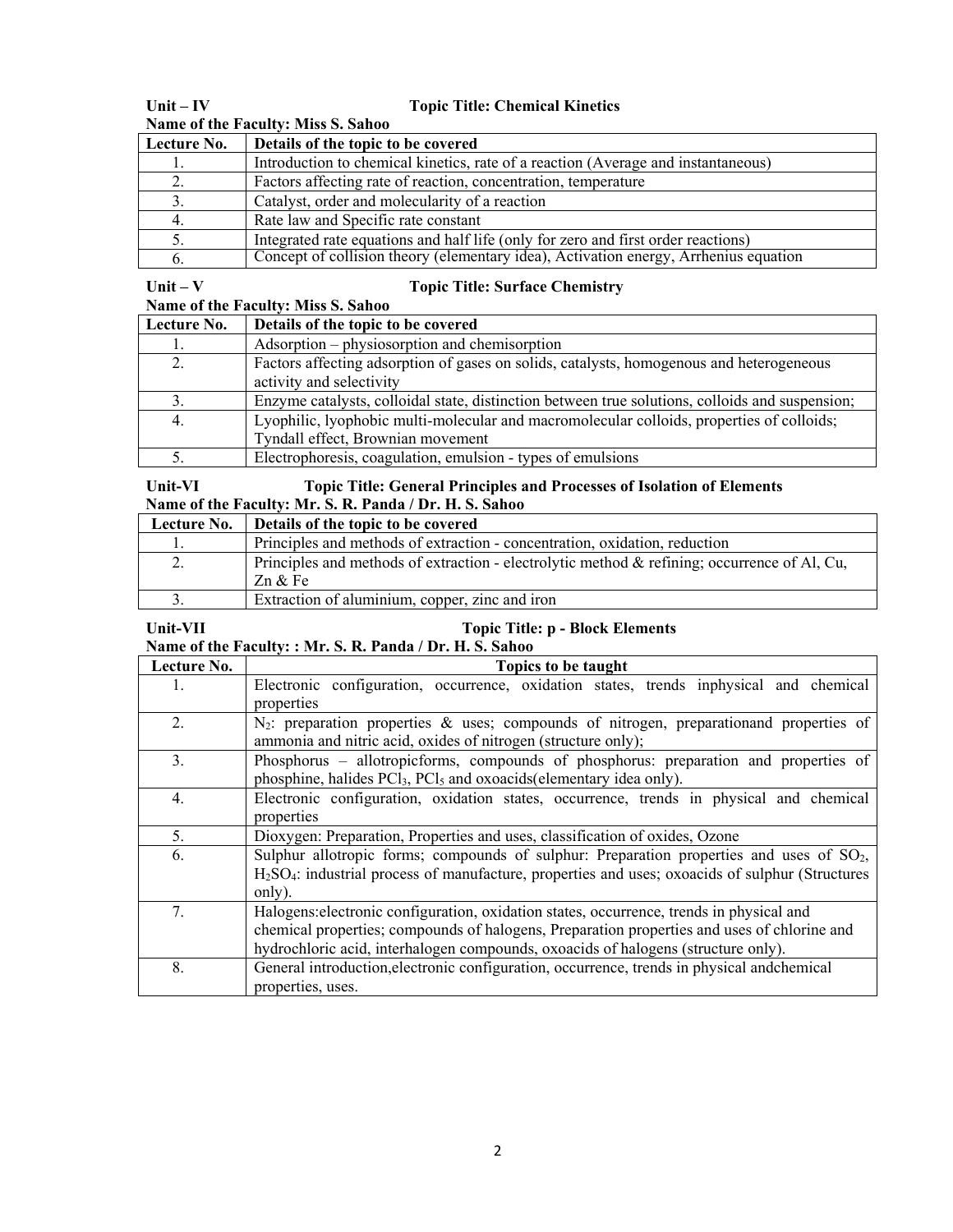| Lecture No. | Details of the topic to be covered                                                               |
|-------------|--------------------------------------------------------------------------------------------------|
|             | General introduction, electronic configuration, occurrence and characteristics of transition     |
|             | metals,                                                                                          |
|             | General trends in properties of the first row transition metals - metallic character, ionization |
|             | enthalpy, oxidationstates                                                                        |
|             | General trends in properties of the first row transition metals - ionic radii, colour, catalytic |
|             | property, magnetic properties, interstitial compounds, alloy formation                           |
|             | Preparation and properties of $K_2Cr_2O_7$ and $KMnO_4$ .                                        |
| 5.          | Lanthanoids-Electronic configuration, oxidation states,                                          |
| 6.          | Chemical reactivity and lanthanoid contraction and its consequences                              |
|             | Actinoids-Electronic configuration, oxidation states and comparison with lathanoids              |

#### **Unit – IX Topic Title: Co-ordination Compounds**

| Name of the Faculty: Mr. S. R. Panda / Dr. H. S. Sahoo |                                                                                            |  |
|--------------------------------------------------------|--------------------------------------------------------------------------------------------|--|
| Lecture No.                                            | Details of the topic to be covered                                                         |  |
|                                                        | Coordination compounds-Introduction, double salt and coordination compounds difference     |  |
|                                                        | ligands and its types, coordination number                                                 |  |
|                                                        | , IUPAC nomenclature of mononuclear coordination compounds rules and its explanations)     |  |
| 3.                                                     | Bonding. Werner's theory and its postulates and its experimental verification for geometry |  |
| 4.                                                     | VBT, shapes structure of complexes CFT, silent features, dorbital splitting                |  |
|                                                        | colour, magnetic properties and stereoisomerism, Geometrical and optical isomerism,        |  |
| b.                                                     | importance of coordination compounds (in qualitative analysis, extraction of metal and     |  |
|                                                        | biological system                                                                          |  |

#### Unit – X Topic Title: Haloalkanes and Haloarenes **Name of the Faculty: Dr. P. K. Jena / Dr. H. Nayak**

| Lecture No. | Details of the topic to be covered                                                            |
|-------------|-----------------------------------------------------------------------------------------------|
|             | Haloalkanes and Haloarenes Nomenclature, Nature of C-X bonds, Physical and chemical           |
|             | properties. Mechanism of substitution reaction, Optical ratation                              |
|             | Haloarenes Nature of $C - X$ bond, preparation of substitution reaction and sandmeyer's       |
|             | reactions,                                                                                    |
|             | nucleophilic and electrophilic substitution reactions. Fitting and Wurtz – fitting reactions. |
| 4.          | Uses and environmental effects of dichloromethane, trichloromethene and tetrachloromethane    |
|             | Uses and environmental effects of iodoform, freons, DDT, BHC                                  |
|             | Haloarenes Nature of $C - X$ bond, preparation of substitution reaction and sandmeyer's       |
|             | reactions,                                                                                    |

#### Unit – XI Topic Title: Alcohols, Phenols and Ethers<br>
Name of the Feculty: Dr. P. K. Jone / Dr. H. Navek **Name of the Faculty: Dr. P. K. Jane / Dr.**

| Name of the Faculty: Dr. F. R. Jena / Dr. H. Navak |                                                                                              |  |
|----------------------------------------------------|----------------------------------------------------------------------------------------------|--|
| Lecture No.                                        | Details of the topic to be covered                                                           |  |
|                                                    | Nomenclature and methods of preparation of alcohols                                          |  |
|                                                    | Physical and chemical properties, mechanism of dehydration                                   |  |
| 3.                                                 | Uses with special reference to methanol and ethenol                                          |  |
| 4.                                                 | Preparation of phenol from haloarenes, sodium arenesulphonates, diazonium salts, phenol from |  |
|                                                    | cumene, Properties: physical, reactions- acidic nature,                                      |  |
|                                                    | electrophilic substitution reaction, (nitration & halogenation), Uses of phenol              |  |
| b.                                                 | Nomenclature and methods of preparation of ethers, Physical and chemical properties, uses    |  |

# Unit – XII **Topic Title: Aldehyde and Ketones and carboxylic Acid**  $\overline{a}$

# **Name of the Faculty: Dr. P. K. Jena / Dr. H. Nayak**

| Lecture No. | Details of the topic to be covered                                                    |
|-------------|---------------------------------------------------------------------------------------|
|             | Nomenclature, Nature of carbonyl groups, Methods of preparation of carbonyl compounds |
|             | Physical and Chemical properties,                                                     |
|             | Mechanism of nucleophilic addition                                                    |
|             | Reactivity of alpha hydrogen in aldehydes and uses                                    |
|             | Nomenclature, acidicnature, Methods of preparation of carboxylic acids                |
|             | Physical and chemical properties, uses                                                |